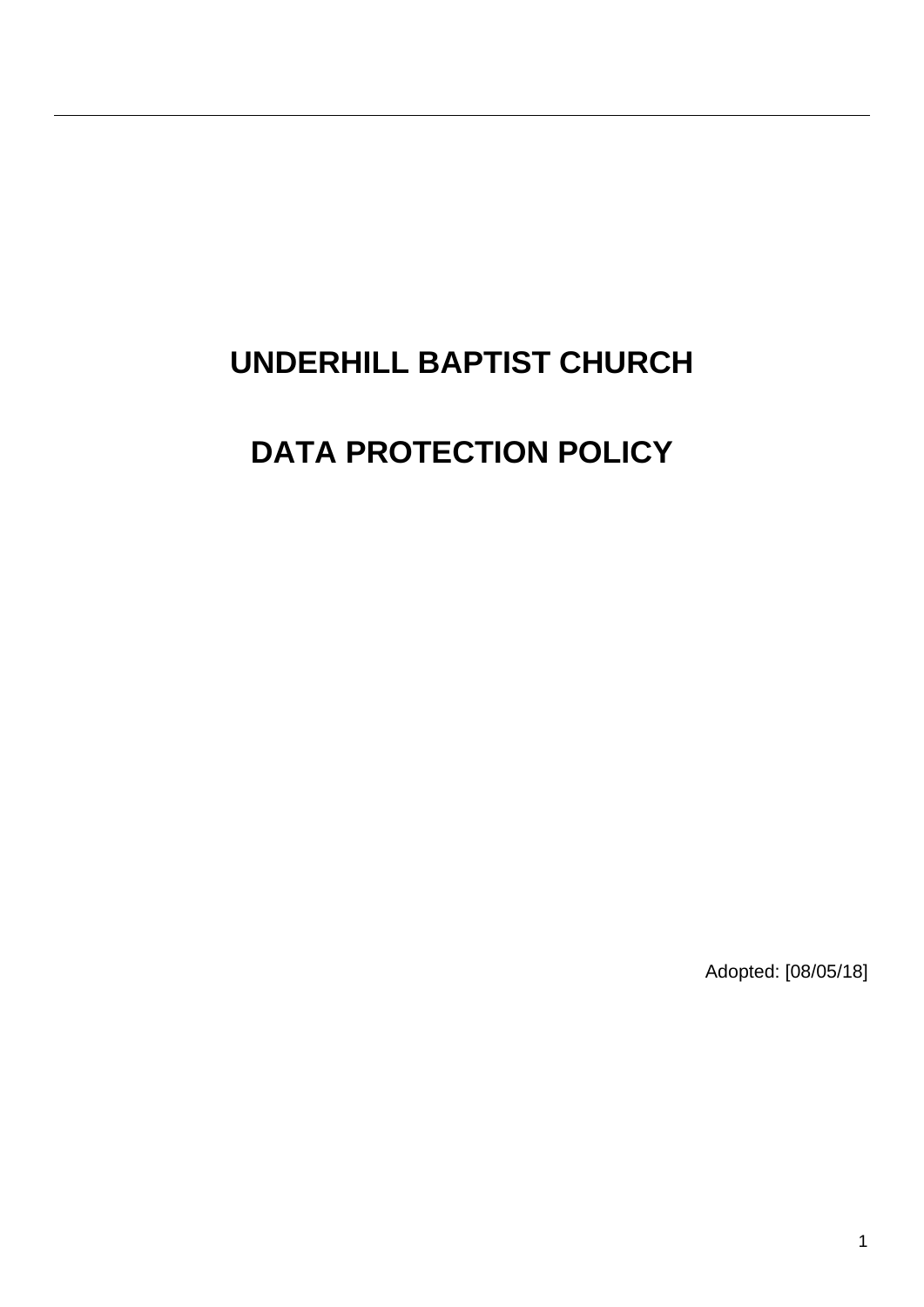*UNDERHILL BAPTIST CHURCH is committed to protecting all information that we handle about people we support and work with, and to respecting people's rights around how their information is handled. This policy explains our responsibilities and how we will meet them.*

# **Contents**

| 2.                                                                     |                                                              |  |
|------------------------------------------------------------------------|--------------------------------------------------------------|--|
| 3.                                                                     |                                                              |  |
| 4.                                                                     |                                                              |  |
|                                                                        |                                                              |  |
| 5.                                                                     |                                                              |  |
| 6.                                                                     |                                                              |  |
| 7.                                                                     |                                                              |  |
| 8.                                                                     |                                                              |  |
| 9.                                                                     |                                                              |  |
| 10.                                                                    |                                                              |  |
| 11.                                                                    |                                                              |  |
| 12.                                                                    |                                                              |  |
| 13.                                                                    |                                                              |  |
| Section C - Working with people we process data about (data subjects)7 |                                                              |  |
| 14.                                                                    |                                                              |  |
| 15.                                                                    |                                                              |  |
|                                                                        |                                                              |  |
| 16.                                                                    |                                                              |  |
| 17.                                                                    | Transferring personal data outside the European Union (EU) 9 |  |
|                                                                        |                                                              |  |
| 18.                                                                    |                                                              |  |
|                                                                        |                                                              |  |
|                                                                        |                                                              |  |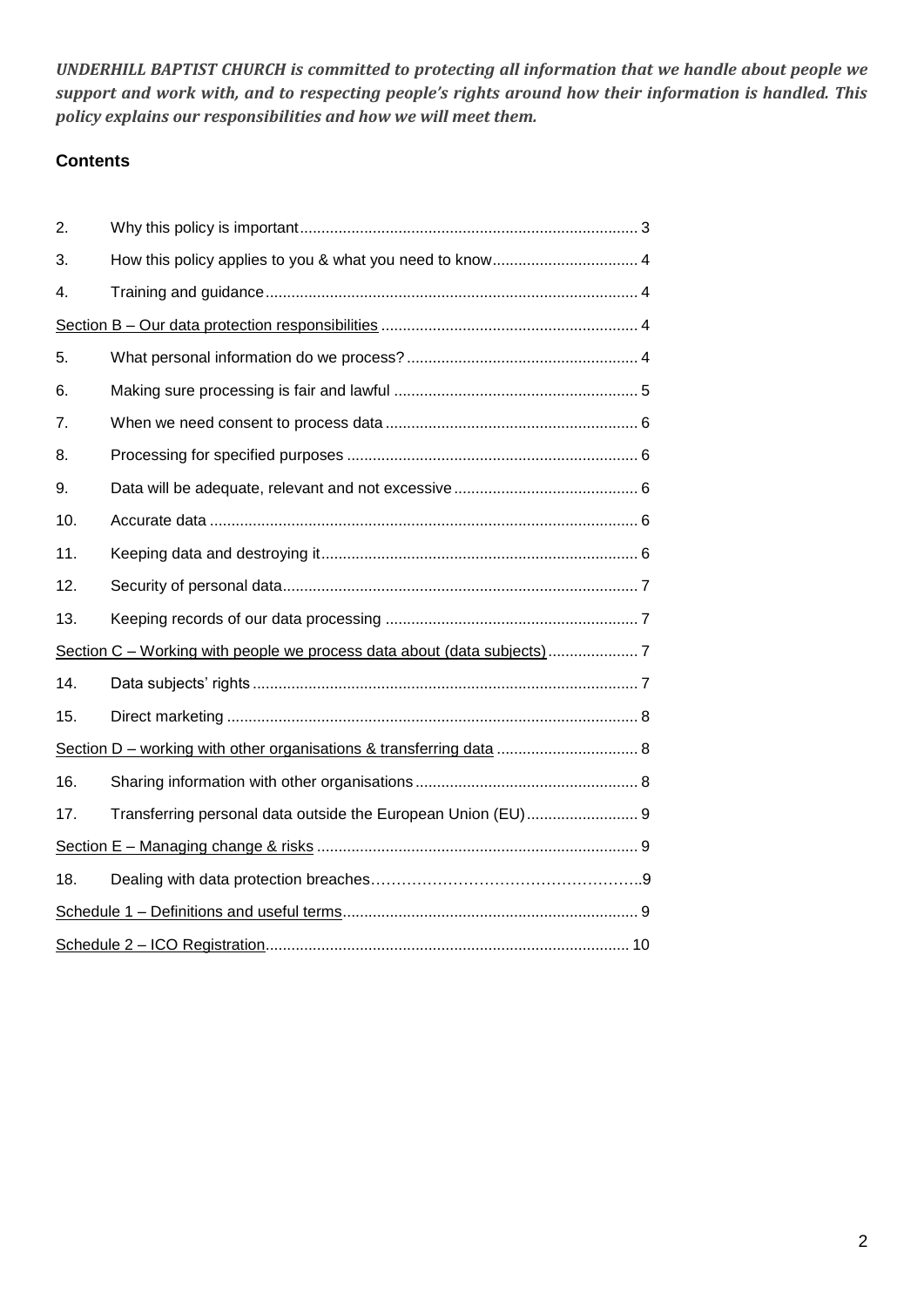# **Section A – What this policy is for**

## **1. Policy statement**

1.1 **Underhill Baptist Church** is committed to protecting personal data and respecting the rights of our **data subjects**; the people whose **personal data** we collect and use. We value the personal information entrusted to us and we respect that trust, by complying with all relevant laws, and adopting good practice.

We process personal data to help us:

- a) maintain our list of church members and regular attenders
- b) provide pastoral support for members and others connected with our church;
- c) safeguard children, young people and adults at risk;
- d) recruit, support and manage staff and volunteers;
- e) maintain our accounts and records;
- f) promote our services
- f) maintain the security of property and premises
- g) respond effectively to enquirers and handle any complaints
- 1.2 This policy has been approved by the church's Charity Trustees who are responsible for ensuring that we comply with all our legal obligations. It sets out the legal rules that apply whenever we obtain, store or use personal data.

## **2. Why this policy is important**

- 2.1 We are committed to protecting personal data from being misused, getting into the wrong hands as a result of poor security or being shared carelessly, or being inaccurate, as we are aware that people can be upset or harmed if any of these things happen.
- 2.2 This policy sets out the measures we are committed to taking as an organisation and, what each of us will do to ensure we comply with the relevant legislation.
- 2.3 In particular, we will make sure that all personal data is:
	- a) processed **lawfully, fairly and in a transparent manner**;
	- b) processed for **specified, explicit and legitimate purposes** and not in a manner that is incompatible with those purposes;
	- c) **adequate, relevant and limited to what is necessary** for the purposes for which it is being processed;
	- d) **accurate** and, where necessary, up to date;
	- e) **not kept longer than necessary** for the purposes for which it is being processed;
	- f) processed in a **secure** manner, by using appropriate technical and organisational means;
	- g) processed in keeping with the **rights of data subjects** regarding their personal data.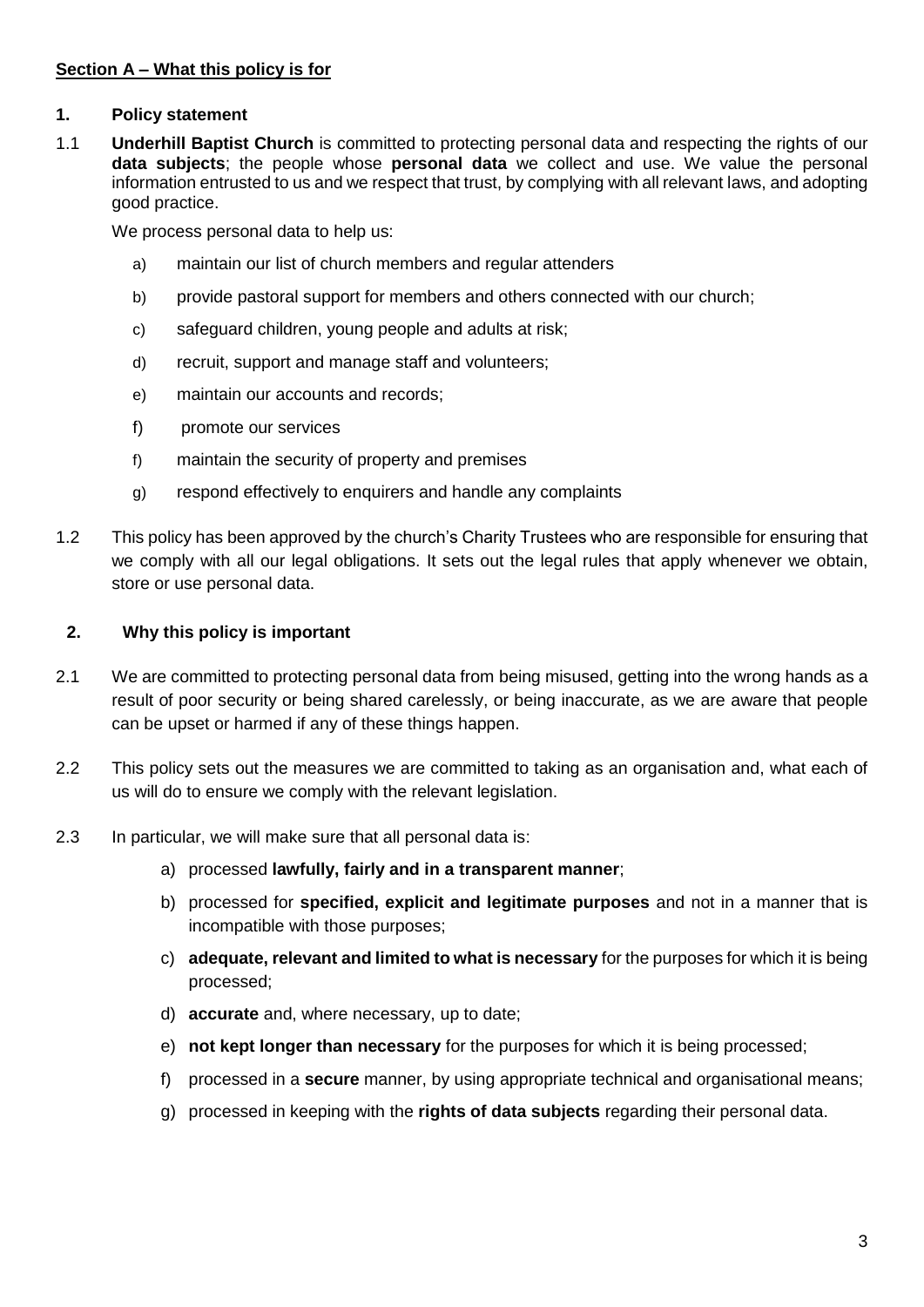## **3. How this policy applies to you & what you need to know**

 **As an employee, trustee or volunteer** processing personal information on behalf of the church, you are required to comply with this policy. If you think that you have accidentally breached the policy it is important that you contact our *Trustees* immediately so that we can take swift action to try and limit the impact of the breach.

 Anyone who breaches the Data Protection Policy may be subject to disciplinary action, and where that individual has breached the policy intentionally, recklessly, or for personal benefit they may also be liable to prosecution or to regulatory action.

- 3.1 **As a data subject of Underhill Baptist Church:** We will handle your personal information in line with this policy.
- 3.2 Before you collect or handle any personal data as part of your work (paid or otherwise) for Underhill Baptist Church, it is important that you take the time to read this policy carefully and understand what is required of you, as well as the organisation's responsibilities when we process data.

# **4. Training and guidance**

4.1 We will provide general training to raise awareness of our obligations and responsibilities, as well as to outline the law.

# **Section B – Our data protection responsibilities**

# **5. What personal information do we process?**

- 5.1 In the course of our work, we may collect and process information (personal data) about many different people (data subjects). This includes data we receive straight from the person it is about, for example, where they complete forms or contact us. We may also receive information about data subjects from other sources including, for example, previous employers
- 5.2 We process personal data in both electronic and paper form and all this data is protected under data protection law. The personal data we process can include information such as names and contact details, education or employment details, and visual images of people.
- 5.3 In some cases, we hold types of information that are called **"special categories"** of data in the GDPR. This personal data can only be processed under strict conditions.

**'Special categories' of data** (as referred to in the GDPR) includes information about a person's: racial or ethnic origin; political opinions; religious or similar (e.g. philosophical) beliefs; trade union membership; health (including physical and mental health, and the provision of health care services); genetic data; biometric data; sexual life and sexual orientation.

5.4 We will not hold information relating to criminal proceedings or offences or allegations of offences unless there is an overarching safeguarding requirement to process this data for the protection of children and adults who may be put at risk in our church. This processing will only ever be carried out on advice from the Ministries Team of the Baptist Union of Great Britain or our Regional Association Safeguarding contact person.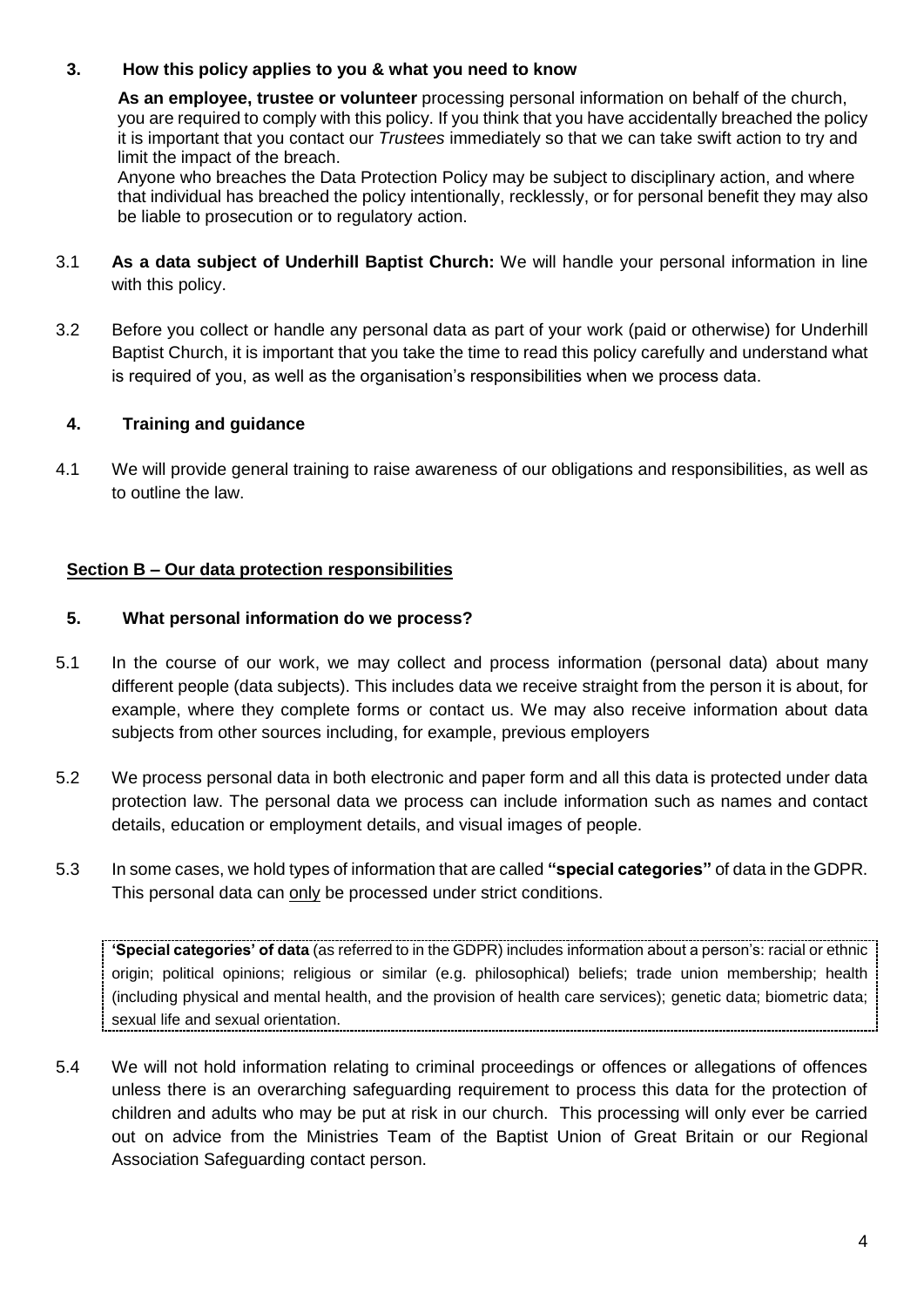5.5 Other data may also be considered 'sensitive' such as bank details, but will not be subject to the same legal protection as the types of data listed above.

# **6. Making sure processing is fair and lawful**

6.1 Processing of personal data will only be fair and lawful when the purpose for the processing meets a legal basis, as listed below, and when the processing is transparent. This means we will provide people with an explanation of how and why we process their personal data at the point we collect data from them, as well as when we collect data about them from other sources.

# **How can we legally use personal data?**

- 6.2 Processing of personal data is only lawful if at least one of these legal conditions, as listed in Article 6 of the GDPR, is met:
	- a) the processing is **necessary for a contract** with the data subject;
	- b) the processing is **necessary for us to comply with a legal obligation**;
	- c) the processing is necessary to protect someone's life (this is called "**vital interests**");
	- d) the processing is necessary for us to perform a task in the **public interest**, and the task has a clear basis in law;
	- e) the processing is **necessary for legitimate interests** pursued by Underhill Baptist Church or another organisation, unless these are overridden by the interests, rights and freedoms of the data subject.
	- f) If none of the other legal conditions apply, the processing will only be lawful if the data subject has given their clear **consent**.

#### **How can we legally use 'special categories' of data?**

- 6.3 Processing of 'special categories' of personal data is only lawful when, in addition to the conditions above, one of the extra conditions, as listed in Article 9 of the GDPR, is met. These conditions include where:
	- a) the processing is necessary for **carrying out our obligations under employment and social security and social protection law**;
	- b) the processing is necessary for **safeguarding the vital interests** (in emergency, life or death situations) **of an individual** and the data subject is incapable of giving consent;
	- c) the processing is carried out in the **course of our legitimate activities** and only relates to our members or persons we are in regular contact with in connection with our purposes;
	- d) the processing is necessary for **pursuing legal claims**.
	- e) If none of the other legal conditions apply, the processing will only be lawful if the data subject has given their **explicit consent**.
- 6.4 Before deciding which condition should be relied upon, we may refer to the original text of the GDPR as well as any relevant guidance, and seek legal advice as required.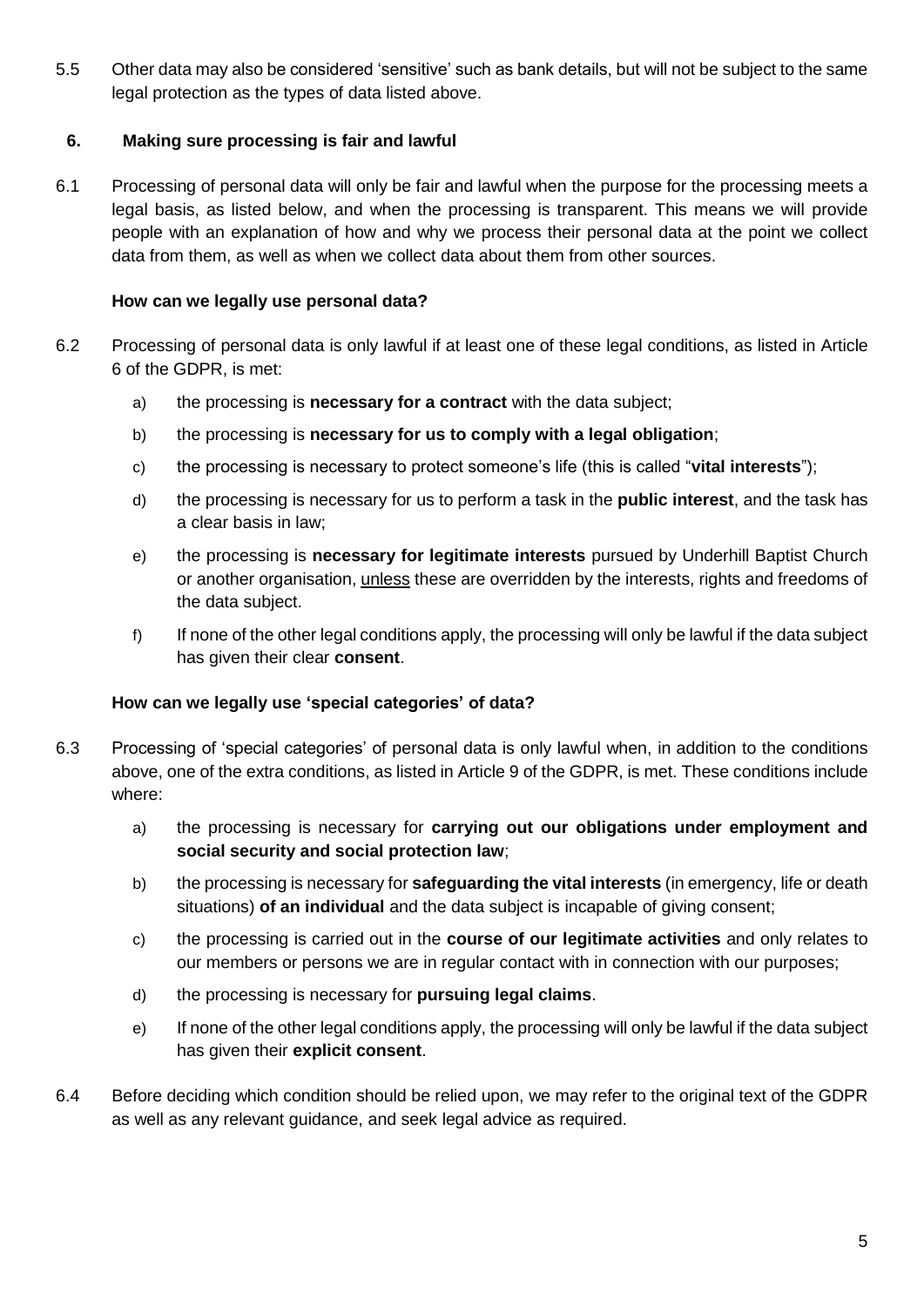## **What must we tell individuals before we use their data?**

<span id="page-5-0"></span>6.5 If personal data is collected directly from the individual, we will inform them [in writing] about; our identity/contact details the reasons for processing, and the legal bases, explaining our legitimate interests, and explaining, where relevant, the consequences of not providing data needed for a contract or statutory requirement; who we will share the data with; if we plan to send the data outside of the European Union; how long the data will be stored and the data subjects' rights.

This information is commonly referred to as a 'Privacy Notice'.

This information will be given at the time when the personal data is collected.

### **7. When we need consent to process data**

- 7.1 Where none of the other legal conditions apply to the processing, and we are required to get consent from the data subject, we will clearly set out what we are asking consent for, including why we are collecting the data and how we plan to use it. Consent will be specific to each process we are requesting consent for and we will only ask for consent when the data subject has a real choice whether or not to provide us with their data.
- 7.2 Consent can however be withdrawn at any time and if withdrawn, the processing will stop. Data subjects will be informed of their right to withdraw consent and it will be as easy to withdraw consent as it is to give consent.

## **8. Processing for specified purposes**

8.1 We will only process personal data for the specific purposes explained in our privacy notices (as described above in section [6.5.](#page-5-0)5) or for other purposes specifically permitted by law. We will explain those other purposes to data subjects in the way described in section 6, unless there are lawful reasons for not doing so.

#### **9. Data will be adequate, relevant and not excessive**

9.1 We will only collect and use personal data that is needed for the specific purposes described above (which will normally be explained to the data subjects in privacy notices). We will not collect more than is needed to achieve those purposes. We will not collect any personal data "just in case" we want to process it later.

#### **10. Accurate data**

10.1 We will make sure that personal data held is accurate and, where appropriate, kept up to date. The accuracy of personal data will be checked at the point of collection and at appropriate points later on.

#### **11. Keeping data and destroying it**

- 11.1 We will not keep personal data longer than is necessary for the purposes that it was collected for. We will comply with official guidance issued to our sector about retention periods for specific records.
- 11.2 Information about how long we will keep records for can be found in our Data Retention Schedule*.*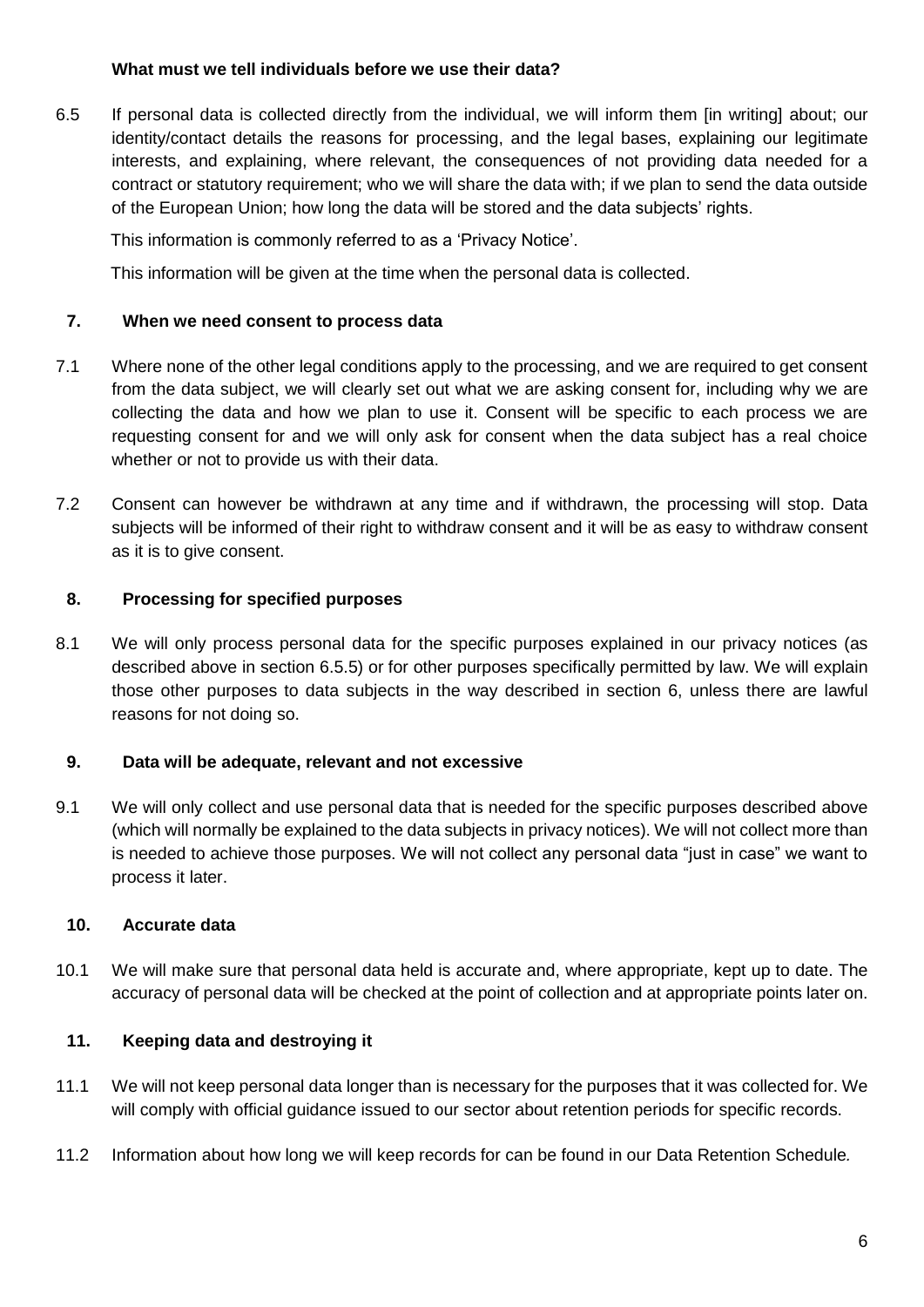# **12. Security of personal data**

- 12.1 We will use appropriate measures to keep personal data secure at all points of the processing. Keeping data secure includes protecting it from unauthorised or unlawful processing, or from accidental loss, destruction or damage.
- 12.2 We will implement security measures which provide a level of security which is appropriate to the risks involved in the processing.
- 12.3 Measures may include e.g passwords, locking cupboards
	- a) technical systems security;
	- b) measures to restrict or minimise access to data;
	- c) measures to ensure our systems and data remain available, or can be easily restored in the case of an incident;
	- d) physical security of information and of our premises;
	- e) organisational measures, including policies, procedures, training and audits; yes
	- f) regular testing and evaluating of the effectiveness of security measures.

## **13. Keeping records of our data processing**

13.1 To show how we comply with the law we will keep clear records of our processing activities and of the decisions we make concerning personal data (setting out our reasons for those decisions).

# **Section C – Working with people we process data about (data subjects)**

#### **14. Data subjects' rights**

- 14.1 We will process personal data in line with data subjects' rights, including their right to:
	- a) request access to any of their personal data held by us (known as a Subject Access Request);
	- b) ask to have inaccurate personal data changed;
	- c) restrict processing, in certain circumstances;
	- d) object to processing, in certain circumstances, including preventing the use of their data for direct marketing;
	- e) data portability, which means to receive their data, or some of their data, in a format that can be easily used by another person (including the data subject themselves) or organisation;
	- f) not be subject to automated decisions, in certain circumstances; and
	- g) withdraw consent when we are relying on consent to process their data.
- 14.2 If a colleague receives any request from a data subject that relates or could relate to their data protection rights, this will be forwarded to the Trustees] **immediately**.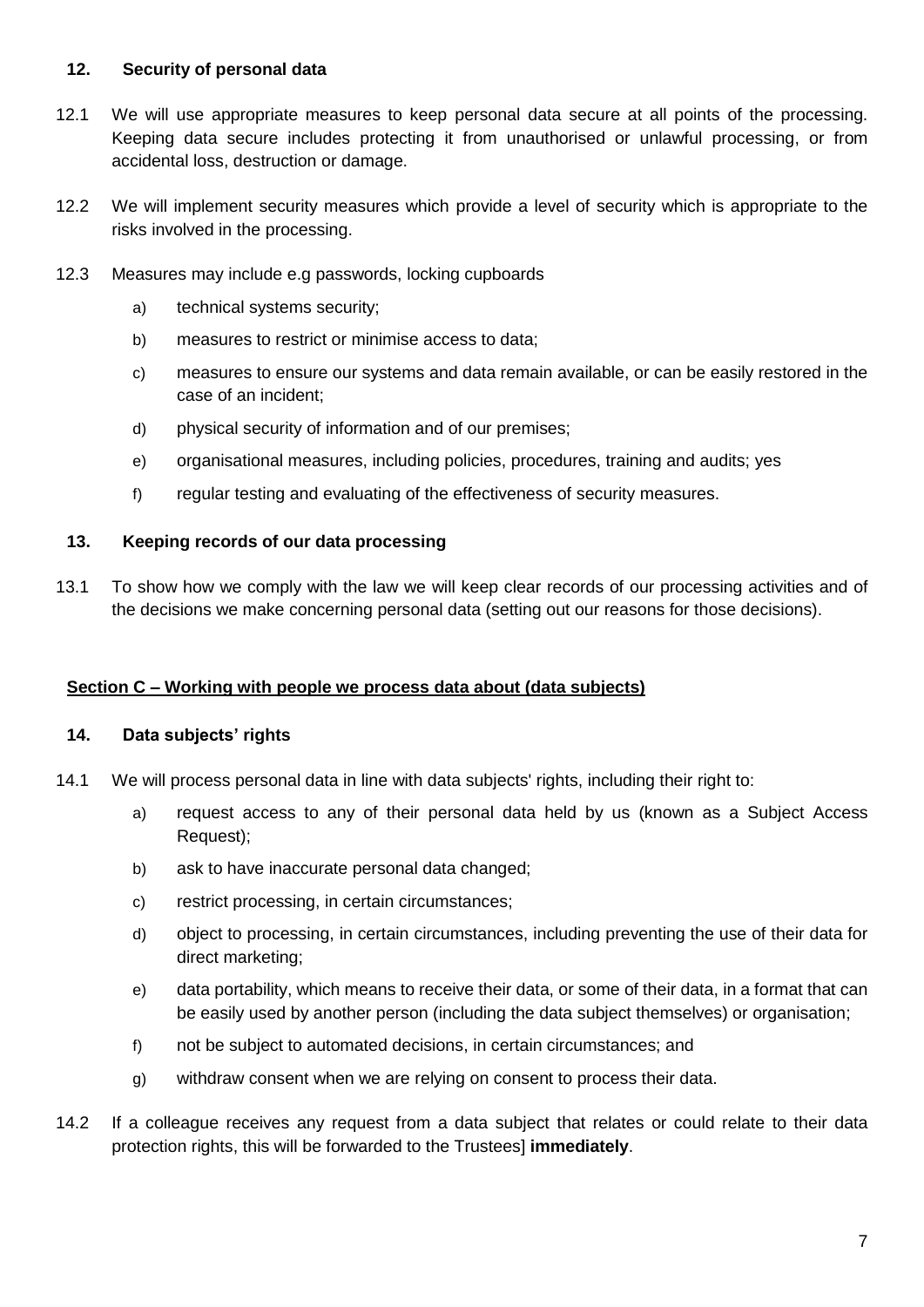- 14.3 We will act on all valid requests as soon as possible, and at the latest within **one calendar month**, unless we have reason to, and can lawfully extend the timescale. This can be extended by up to two months in some circumstances.
- 14.4 All data subjects' rights are provided free of charge.
- 14.5 Any information provided to data subjects will be concise and transparent, using clear and plain language.

## **15. Direct marketing**

15.1 We will comply with the rules set out in the GDPR, the Privacy and Electronic Communications Regulations (PECR) and any laws which may amend or replace the regulations around **direct marketing**. This includes, but is not limited to, when we make contact with data subjects by post, email, text message, social media messaging, telephone (both live and recorded calls) and fax.

**Direct marketing** means the communication (by any means) of any advertising or marketing material which is directed, or addressed, to individuals. "Marketing" does not need to be selling anything, or be advertising a commercial product. It includes contact made by organisations to individuals for the purposes of promoting the organisation's aims.

15.2 Any direct marketing material that we send will identify Underhill Baptist Church as the sender and will describe how people can object to receiving similar communications in the future. If a data subject exercises their right to object to direct marketing we will stop the direct marketing as soon as possible.

### **Section D – working with other organisations & transferring data**

#### **16. Sharing information with other organisations**

- 16.1 We will only share personal data with other organisations or people when we have a legal basis to do so and if we have informed the data subject about the possibility of the data being shared (in a privacy notice), unless legal exemptions apply to informing data subjects about the sharing. Only authorised and properly instructed [staff/Trustees] are allowed to share personal data.
- 16.2 We will keep records of information shared with a third party, which will include recording any exemptions which have been applied, and why they have been applied. We will follow the ICO's statutory *[Data Sharing Code of Practice](https://ico.org.uk/media/for-organisations/.../data_sharing_code_of_practice.pdf)* (or any replacement code of practice) when sharing personal data with other data controllers. Legal advice will be sought as required.

# **17. Transferring personal data outside the European Union (EU)**

- 17.1 Personal data cannot be transferred (or stored) outside of the European Union unless this is permitted by the GDPR. This includes storage on a "cloud" based service where the servers are located outside the EU.
- 17.2 We will only transfer data outside the EU where it is permitted by one of the conditions for non-EU transfers in the GDPR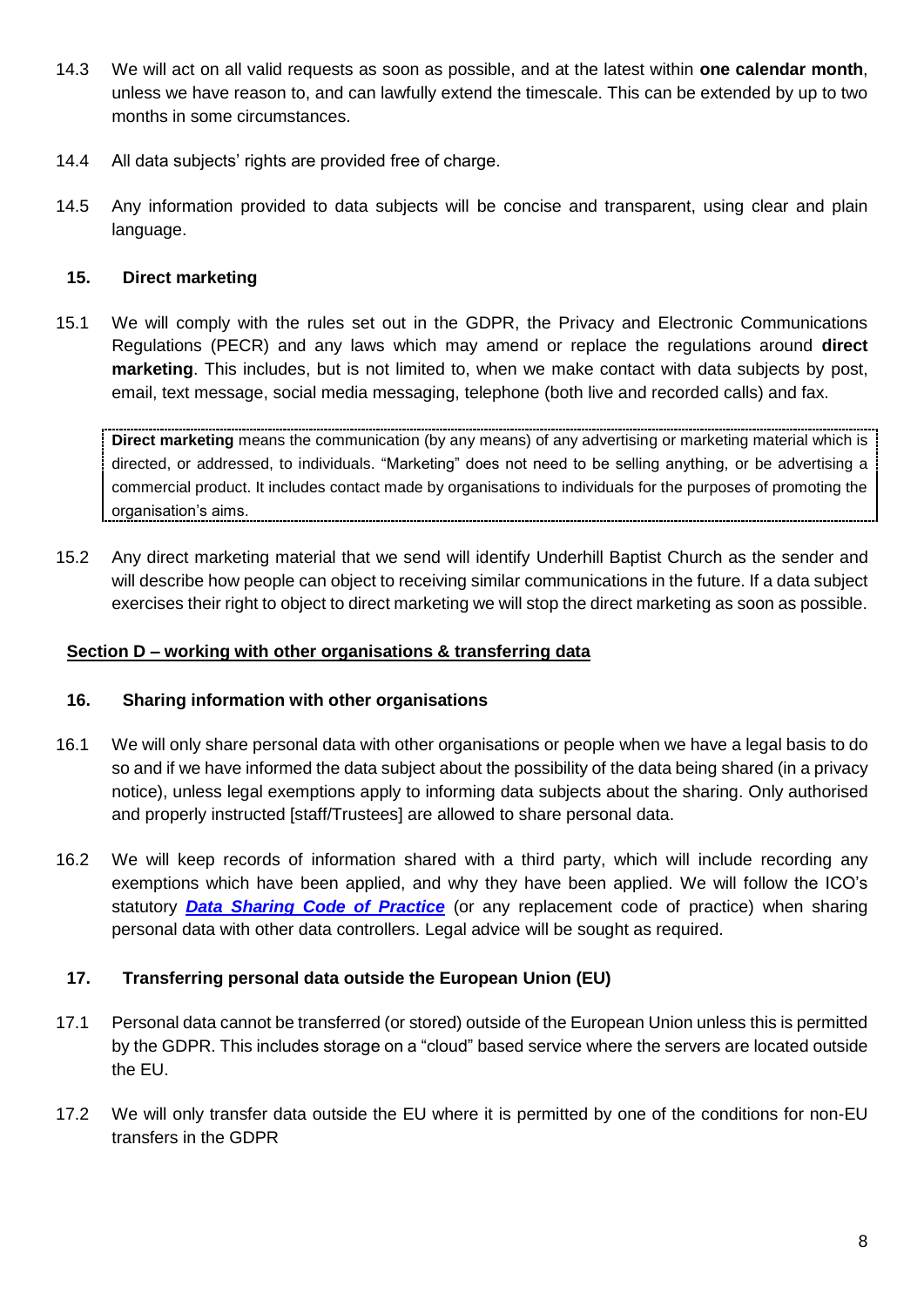# **Section E – Managing change & risks**

## **18. Dealing with data protection breaches**

- 18.1 Where staff or volunteers, [or contractors working for us], think that this policy has not been followed, or data might have been breached or lost, this will be reported **immediately** to *the Trustees*
- 18.2 We will keep records of personal data breaches, even if we do not report them to the ICO.
- 18.3 We will report all data breaches which are likely to result in a risk to any person, to the ICO. Reports will be made to the ICO within **72 hours** from when someone in the church becomes aware of the breach.
- 18.4 In situations where a personal data breach causes a high risk to any person, we will (as well as reporting the breach to the ICO), inform data subjects whose information is affected, without undue delay.

This can include situations where, for example, bank account details are lost or an email containing sensitive information is sent to the wrong recipient. Informing data subjects can enable them to take steps to protect themselves and/or to exercise their rights.

# **Schedule 1 – Definitions and useful terms**

The following terms are used throughout this policy and have their legal meaning as set out within the GDPR. The GDPR definitions are further explained below:

**Data controller** means any person, company, authority or other body who (or which) determines the means for processing personal data and the purposes for which it is processed. It does not matter if the decisions are made alone or jointly with others.

The data controller is responsible for the personal data which is processed and the way in which it is processed. We are the data controller of data which we process.

**Data subjects** include all living individuals who we hold or otherwise process personal data about. A data subject does not need to be a UK national or resident. All data subjects have legal rights in relation to their personal information. Data subjects that we are likely to hold personal data about include:

- a) the people we care for and support;
- b) our employees (and former employees);
- c) consultants/individuals who are our contractors or employees working for them;
- d) volunteers;
- e) tenants;
- f) trustees;
- g) complainants;
- h) supporters;
- i) enquirers;
- j) friends and family;
- k) advisers and representatives of other organisations.